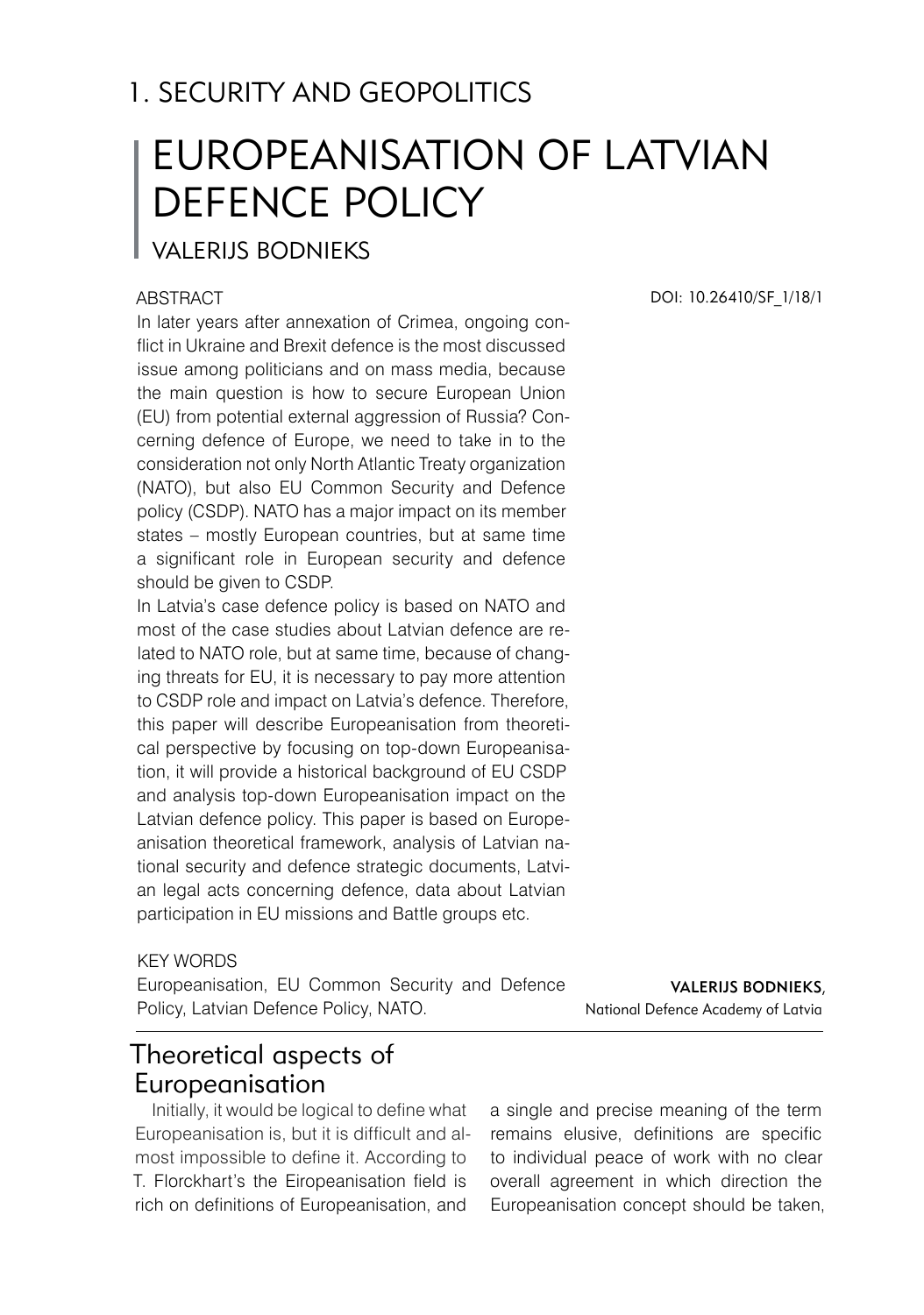#### *1.1. SECURITY AND GEOPOLITICS*

nor on how far back the concept should reach .

Acknowledgement for T. Florckhartsummaryisconclusions and views about Europeanisation of N.T.T. Hang, J.P. Olsen, B. Coppieters, K. Wach, S. Bulmer and other researchers. B. Coppieters et all.definesEuropeanisation as an analytical concept which is used to examine the changes in domestic structures and policies that occur in response to policies and practices institutionalized at European level . Additionally, B. Coppieters et. all. in the research about Europeanisation concludes thatone of the best known and recognized definitions of Europeanisation is given by R. Ladrech, who understands Europeanisation as an incremental process reorienting the direction and shape of politics to the degree that EC political and economic dynamics become part of the organizational logic of national politics and policymaking . K.Wach focuses on E.Gellner and A.D. Smith's vision that the concept of Europeanisation in literature of the subject is defined as a phenomenon without origins, but S. Bulmeremphasizes from the perspective of K. Fezerstein and K.M. Radaelli, that Europeanisation is not a theory, but rather a phenomenon which explains a wide range of theoretical approaches . J.P. Olsendistinguish between five possible uses of Europeanisation: changes in external boundaries, developing institutions at the European level, central penetration of national systems of governance, exporting forms of political organization, a political unification project*.* N.T.T. Hang concludesthat some consider Europeanisation as a *top-down* process in which attention is paid to the impact of EU on the political institutions, policies and political forces of the member states, but others argue that it is necessary to view it from *bottom-up* and *horizontalapproache<sup>7</sup>.* At the same time N.T.T. Hang explains that the term Europeanisation in its broadest meaning can be understood as becoming more European like<sup>8</sup>.

It is more or less clear why it is difficult to give a precise definition to Europeanisation, but challenge is not related only to how to define the term Europeanisation, but there are at least three approaches of Europeanisation: *bottom-up, top-down*, *horizontal*. If we combine first two of mentioned approaches, it can be concludedthat there is one more *circular* (a two way) approach. In this paper focus is on Latvian defence policy *top-down* Europeanisations, but in same time, to give a wider view of Europeanisation.

Researcher K. Wach, based on K.E. Howell analyses, describes that *bottom-up* Europeanisation can be explained as follows: "Groups of interests and networks of connections which are instruments by means of which preferences of individuals bottomup groups are considered on the level of the EU, influencing the development of its political structures",<sup>9</sup> but T.A. Börzel and

8 Ibid., 137.

Flockhart, T. 2010. Europeanization or EU-ization? The Transfer of European Norms across Time and Space. Journal of Common Market Studies. 48(4), 789. https://www.academia.edu/2018449/ Europeanization\_or\_ EU\_ization\_The\_Transfer\_of\_European\_Norms\_across\_Time\_and\_ Space?auto=download

Coppieters, B. et al. 2004. Europeanization and Conflict Resolution: Case Studies from the European Periphery. Gent: Academia Press, 21.

<sup>3</sup> Ibid., 21.

Wach, K. 2015. Conceptualizing Europeanization: Theoretical Approaches and Research Designs. In: Europeanization Processes from the Mesoeconomic Perspective: Industries and Policies. P. Stanek and K. Wach, eds. Cracow: Cracow University of Economics, 13.

<sup>&</sup>lt;sup>5</sup> Bulmer, S. 2007. Theorizing Europeanization. In: Europeanization: New Research Agenda. P. Graziano and M.P. Vink, eds. Hampshire: Palgrave Macmillan, 47.

<sup>&</sup>lt;sup>6</sup> Olsen, J.P. 2002. The Many Faces of Europeanization. JCMS: Journal of Common Market Studies. 40(5), 923-924.http://eu-wb.eu/wp-content/uploads/2016/12/olsen-2002.pdf

<sup>&</sup>lt;sup>7</sup> Hang, N.T.T. 2011. Europeanization: Simply a Topdown Process? Marmara journal of european studies. 19(1), 136. http://dosya.marmara.edu.tr/avrupa/ mjes%20arsiv/vol%2019%201%20/6-hang.pdf

<sup>&</sup>lt;sup>9</sup> Wach, K. 2015. Conceptualizing Europeanization: Theoretical Approaches and Research Designs. In: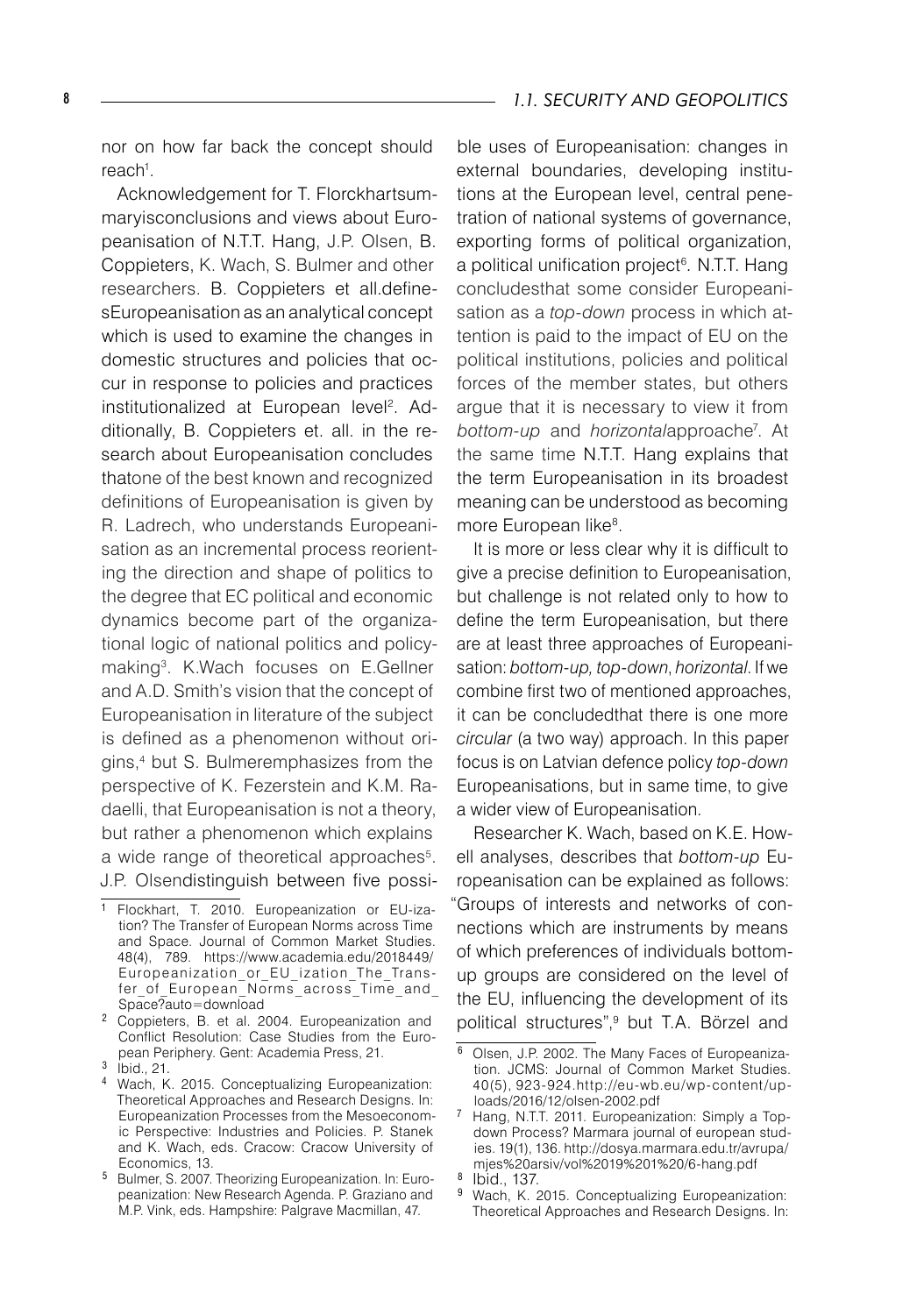D. Panke bottom-up Europeanisation explains as analyses in the frame of how states upload their domestic preferences to the EU level<sup>10</sup>. According to K. Crepaz, it maybe concluded that bottom-upEuropeanisationaccording to D. Mc Cauleyisidentifies in three variants: proactive, rejection/promotion and usage<sup>11</sup>. T.A. Börzel and D. Pankeexplain that in the top-down Europeanisation focus is on how the EU shapes institutions, processes, and politics outcomes in both member states and third countries, top-down approach searches for causes at the EU level that explain domestic changes<sup>12</sup>. Top-down Europeanisation manifests itself in the changes ofthe national policies of the country, influencing the internal structure of the EU's policies (for example: political, economic, social and institutional aspects).

From theoretical perspectiveimportant it is important that, according to T. Risse and T.A. Börzel, Europeanisation can cause three different degrees of domestic change: *Firstly*, Absorption: member states are able to incorporate European policies or ideas and readjust their institutions, respectively, without substantially modifying existing processes, policies, and institutions. The degree of domestic change is low; *Secondly*, Accommodation: member states accommodate Europeanisation pressure by adapting existing processes, policies and institutions without changing their essential features and the underlying collec-

tive understandings attached to them. One way of doing this is by "patching up" new policies and institutions onto existing ones without changing the latter. The degree of domestic change is modest.; *Thirdly*, Transformation: member states replace existing policies, processes, and institutions by new, substantially different ones, or alter existing ones to the extent that their essential features and/or the underlying collective understandings are fundamentally changes. The degree of domestic change is high<sup>13</sup>.

Combination of *bottom-up* and *top-down* Europeanisation approach is circular (a two way) approach. R.J. Vale, by referring to L. Quagliaet. all*.* analysis, explains that circular Europeanisation explains Europeanisation as the result of a bidirectional process where member states shape EU policies and institutions by uploading their own policies and institutions to the European level and then adapt to outcomes made at the EU level by 'downloading' EU policies and institutions into the domestic arena14.

C. Major and K. Pomorska horizontal Europeanisation define as the exchange of ideas, norms and ways of doing things between countries or other entities for which the EU sets the scene, thus change is not only due to but takes place within Europe<sup>15</sup>.

There are four approaches to Europeanisation, and *top-down* is applied to the analyses of Latvian defence policy. Prior to analyzing Europeanisation impact on Latvian defence policy, it is necessary to

Europeanization Processes from the Mesoeconomic Perspective: Industries and Policies. P. Stanek and K. Wach, eds. Cracow: Cracow University of Economics, 14.

<sup>10</sup> Börzel, T.A. and Panke, D. 2013. Europeanization. In: European Union Politics. 4<sup>th</sup> ed. M. Cini and N.P.S. Borragan, eds. Oxford: Oxford University Press, 120.

<sup>11</sup> Crepaz, K. 2016. The Impact of Europeanization on Minority Communities. Wiesbaden: Springer Fachmedien, 26.

<sup>12</sup> Börzel, T.A. and Panke, D. 2016. Europeanization. In: European Union Politics. 5<sup>th</sup> ed. M. Cini and N.P.S. Borragan, eds. Oxford: Oxford University Press, 111.

<sup>13</sup> Börzel, T.A. and Risse, T. 2000. When Europe Hits Home: Europeanization and Domestic Change. European Integration online Papers (EIoP). 4(15), 10. http://eiop.or.at/eiop/pdf/2000-015.pdf

<sup>14</sup> Vale, R.J. 17.01.2011. Is 'Europeanization' a Useful Concept? In: E-International Relations Students. http://www.e-ir.info/2011/01/17/is-%E2%80%98eur opeanization%E2%80%99-a-useful-concept/

<sup>15</sup> Major, C. and Pomorska, K., 2005. Theorising the Effects of the CFSP on National Foreign Policy and the Concept of Europeanisation. A network of research and teaching on European Foreign Policy: CFSP Forum. 3(5), 13. https://www.academia. edu/191266/Europeanisation framework or fashion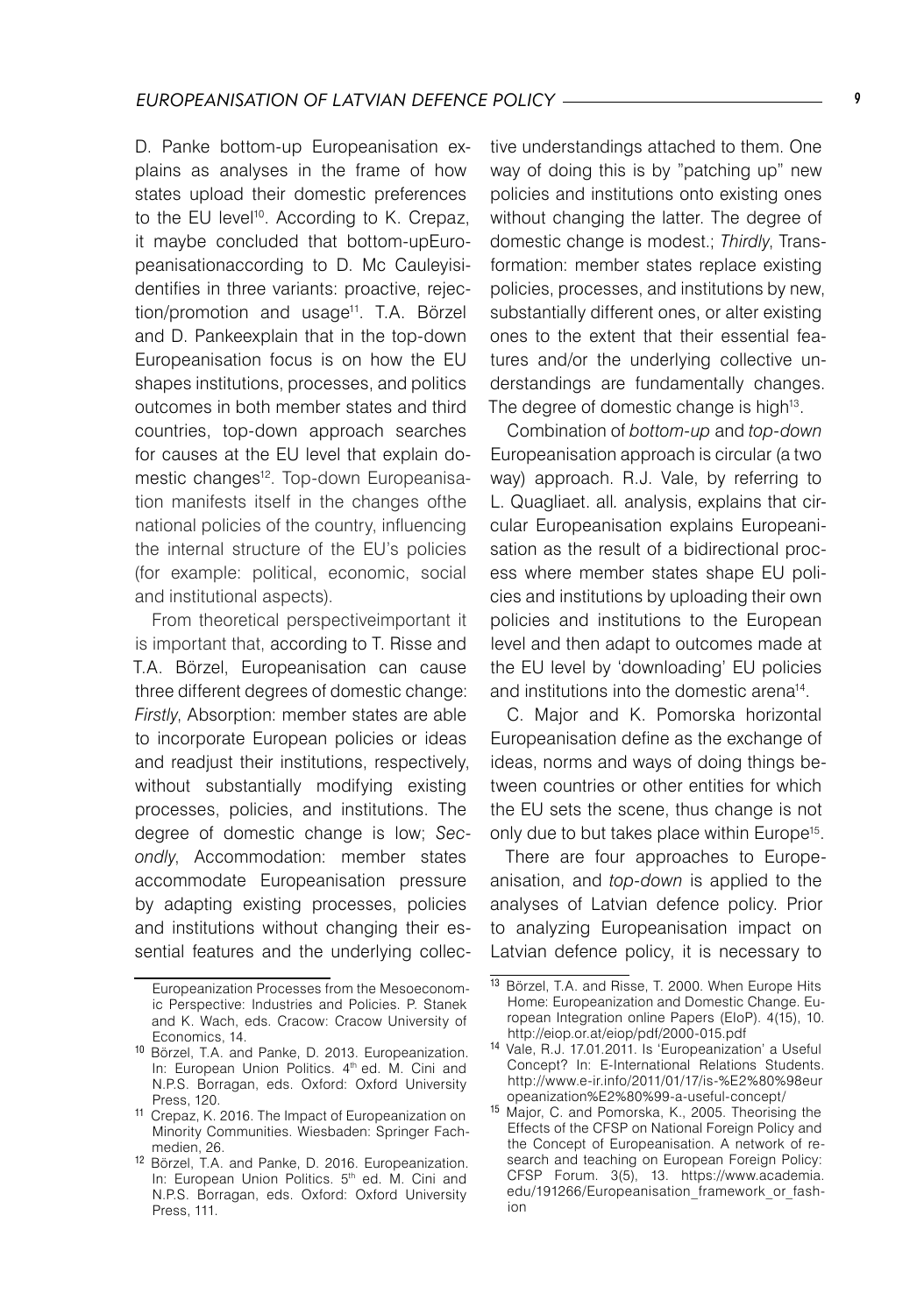examine EU CSDP by focusing on most important decision and documents.

### Historical aspectsand development of CSDP

CSDP history is complicated and its roots can be found in the history of Europe. Lots of documents from EU level are related to CSDP, but not all of them are similarly important, therefore it is necessary to focus only on themost important from theend of the II World War and first days of Western European Union (WEU) till nowadays.

Of course, EU is an economic power and European integration is based on economic issues, base for it was 1951 Treaty of Paris, when The European Coal and Steel Communitywas set up, but not less important was 1948 Treaty of Brusselsand its amendment in 1954. With BrusselsTreatycountries agreed on cooperation on economic, social, cultural and collective defence issues,<sup>16</sup> but with Modified BrusselsTreaty was created Western European Union (WEU) and Germany, Italy joined this organization<sup>17</sup>. Up to WEU dissolution and incorporation in structure of EU as complete members in WEU wereBelgium, France, Germany, Greece, Italy, Luxemburg, Netherlands, Portugal, Spain, United kingdom, as an associate members worked Czech republic, Hungary, Island, Norway, Poland, Turkey, as observers wereAustria, Denmark, Finland, Ireland, Sweden, as an associate partners Bulgaria, Rumania, Slovakia, Slovenia, Estonia, Lithuania and Latvia<sup>18</sup>.

According to F. Terpan, European defence Europeanisation started with the creation of Common Foreign and Security Policy (CFSP)19 . CFSP was set up by 1992 Maastricht Treaty, but the idea of Europe common cooperation in policy comes from late 60<sup>th</sup>. At the 1969 Hague Summit European leaders agreed on necessity to unite on cooperation in political issues, therefore foreign ministers were responsible forresearch of mentioned issue<sup>20</sup>. Idea about European political cooperation was included in E. Davignon 1970 report by focusing not only on political cooperation, but also on harmonization of common external policy outside the European Community borders<sup>21</sup>. By 1992 Maastricht Treaty was founded EU as a successor of the European Community and created CFSP, according to *A. Kaczorovska-Irelans*, the E. Davignon report was precondition for formalized European cooperation within the framework of CFSP<sup>22</sup>. Content of the Maastricht Treaty set that the WEU is an integral part of the EU and is responsible for EU defence issues, working closely and respecting the interests of EU Member States in NATO<sup>23</sup>. Same ideas about responsibility of WEU is incorporated in 1992 Maastricht Declaration, which was adopted at the same time as the Maastricht Treaty<sup>24</sup>. The Secretary-General of the WEU in 2000 reported that Maastricht

<sup>24</sup> Ibid.

 $16$  17.03.1948. Brussels Treaty. Treaty of Economic, Social and Cultural Collaboration and Collective Self-Defence. Entered into force on 25.08.1948. http://www.nato.int/ebookshop/video/declassified/ doc\_files/Brussels%20Treaty.pdf

<sup>17</sup> 23.10.1954. Brussels Treaty. As amended by the Protocol modifying and completing the Brussels Treaty. Entered into force on 06.05.1995.http://www.cvce. eu/content/publication/2003/11/26/7d182408-0ff6- 432e-b793-0d1065ebe695/publishable\_en.pdf

<sup>18</sup> Bailes, A.J.K. and Messervy-Whiting, G. 2011. Death of an Institution: The End of Western European Union, a Future for European Defence? Brussels: Royal Institute for International Relations, 23.

<sup>19</sup> Terpan, F. 2008. The Europeanization of the French Defence Policy. In: Fourth Pan-European Conference on EU Politics. Riga, University of Latvia, 3. http://w w w.jhubc.it/ecpr-riga /virtualpaperroom/113.pdf

<sup>20</sup> 02.12.1969. Final communique of the Hague Summit. http://www.cvce.eu/content/publication/1997/10/13/33078789 -8030 -49c8-b4e0 - 15d053834507/publishable\_en.pdf

<sup>21</sup> 27.10.1970. Report by the Foreign Ministers of the Member States on the problems of political unification. http://www.cvce.eu/content/publication/1999/ 4/22/4176efc3-c734-41e5-bb90-d34c4d17bbb5/ publishable\_en.pdf

<sup>22</sup> Kaczorovska-Ireland, A. 2016. European Union Law. 4rd ed. Abingdon: Routledge, 13.

<sup>23</sup> 07.02.1992. Treaty on European Union. Entered into force on 01.11.1993. https://europa.eu/europeanunion/sites/europaeu/files/docs/body/treaty\_on\_ european\_union\_en.pdf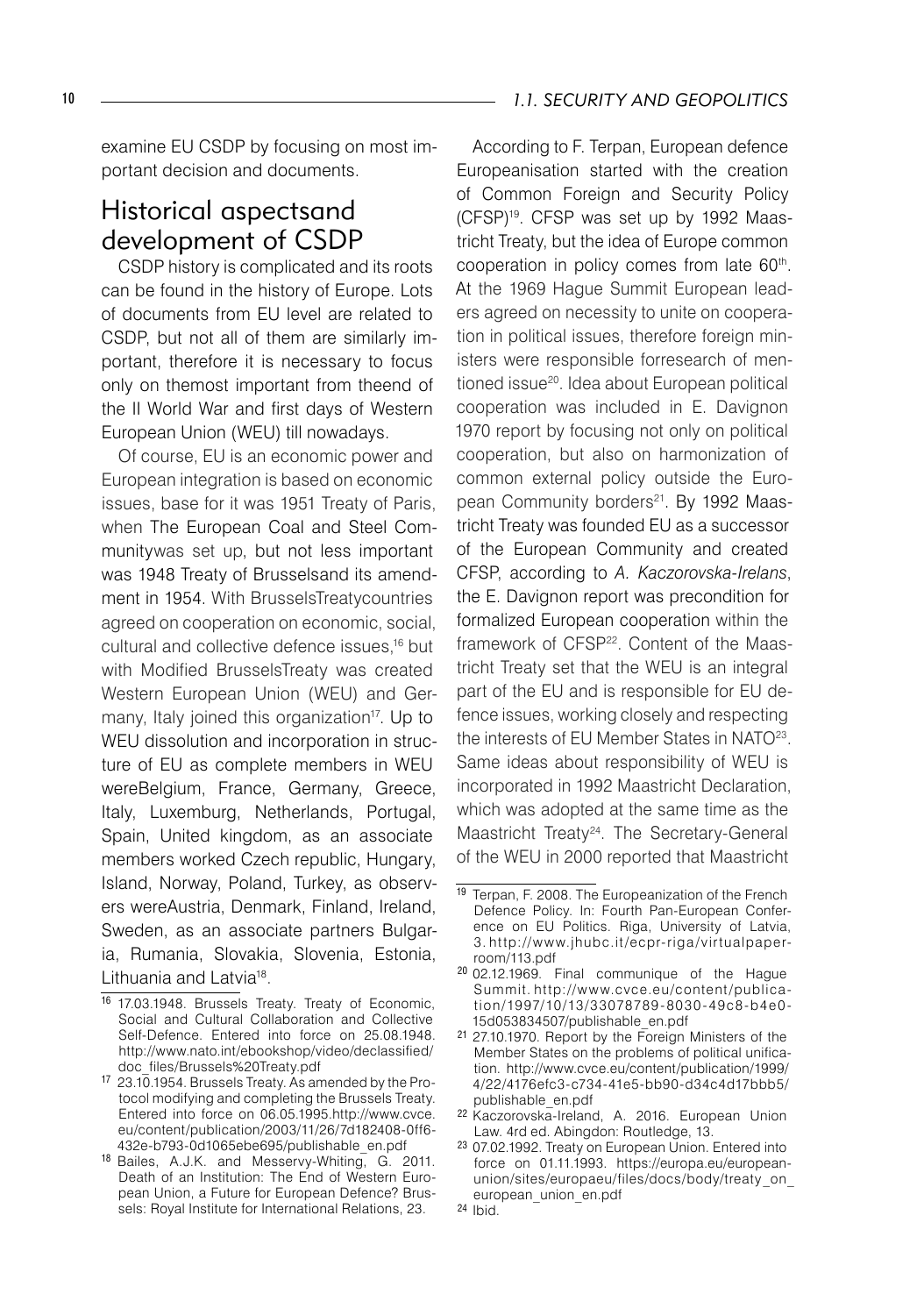Declaration and Maastricht Treaty is the basis for cooperation between EU and WEU<sup>25</sup>. The 1992 is significant not only because of Maastricht Treaty and Maastricht Declaration, but also with WEU Petersberg Declaration, by this document countries agreed on Petersberg tasks, which meant that WEU can involve in solving humanitarian crisis and take part in peacekeeping operations across EU borders<sup>26</sup>. With the 1997 Amsterdam Treatywas created a post of High Representative of the Union for Foreign Affairs and Security Policy<sup>27</sup>.

Till 1998 EU defence policy developed slowly and gradually, but after 1998 the process became much faster. EU as a defence and security actor A. Kottey from I. Manner concludes that EU is different, specific and unique, because it is not like traditional international organization with centralizedmember states power, but its power manifests in EU norms, cooperation, and soft power in international relations.28Additionallywe need to take in to account that EU is an economic power, not a military power. Mentioned is reflectedin EU defence development starting from 1998 till nowadays. The 1998 Saint-Malo Declaration was a fundamental document for the future development of the EU as a security and defence actor. With this document European powers, the United Kingdom and France reached an agreement that the EU should become an independent decision-maker based on a military force to deal with international crises where

NATO is not involved<sup>29</sup>. J. Howorth analyzing European defence and the Saint-Malo Declaration, draws attention to that its essence is expressed in the fact that the EU need to be able to be a full power player in the international arena, the EU need some sort of capacity for autonomous action – military forces that could be used, if necessary, and can be involved to respond to international crises<sup>30</sup>. Next step toward more powerful EU was decisions adopted by the Cologne European Council in 1999. In the Cologne European Council Declaration it is stated that the EU international role should beincreased based on the Maastricht Treaty and the Petersberg tasks, supported Saint-Malodeclaration, and highlighted the need to strengthen the technology and industrial defence bases, incorporation of the WEU into the EU structure<sup>31</sup>. An important step toward the development of the European security and defence policy was the "Berlin Plus" agreement between EU and NATO. Based on "Berlin Plus" agreement, the first EU mission *EUFOR Concordia* in the former Yugoslav Republic of Macedonia was launched. For instance, agreement included mutual exchange of classified information between NATO un EU, access for EU to NATO planning capabilities in EU-led operations, access to NATO assets for EU operations, access for EU to NATO's European command etc.32 Gradually EU formed more powerful

<sup>25</sup> Solana, J. 2000. Western European Union: WEU Today.Belgium: WEU Secretariat-General, 20. http:// www.weu.int/WEU\_Today2.pdf

<sup>26</sup> 19.06.1992. Western European Union Council of ministers. Petersberg Declaration. http://www.weu. int/documents/920619peten.pdf

<sup>27</sup> 02.10.1997. Treaty of Amsterdam amending the Treaty on EuropeanUnion, the Treaties establishing the European Communities and certain related acts. Entered into force on 01.05.1999. http://www. europarl.europa.eu/topics/treaty/pdf/amst-en.pdf

<sup>28</sup> Cottey, A. 2007. Security in the New Europe. Basingstoke: Palgrave Macmillan, 80.

<sup>29 04.12.1998.</sup> Declaration Issued at the British-French Summit, Saint Malo, France. https://www. consilium.europa.eu/uedocs/cmsUpload/French-British%20Summit%20Declaration,%20Saint-Malo,%201998%20-%20EN.pdf

<sup>30</sup> Howorth, J. 2007. Security and Defence Policy in the European Union. Basingstoke: Palgrave Macmillan, 33.

<sup>31</sup> 04.06.1999. Cologne European Council Presidenc Report on Strenghtein of the common European policy on security and defence. http://www.consilium.europa.eu/uedocs/cmsUpload/Cologne%20E uropean%20Council%20-%20Annex%20III%20of% 20the%20Presidency%20conclusions.pdf

<sup>32</sup> European Union External Action Service. 08.07.2016. Shaping of a Common Security and Defence Policy. https://eeas.europa.eu/topics/common-security-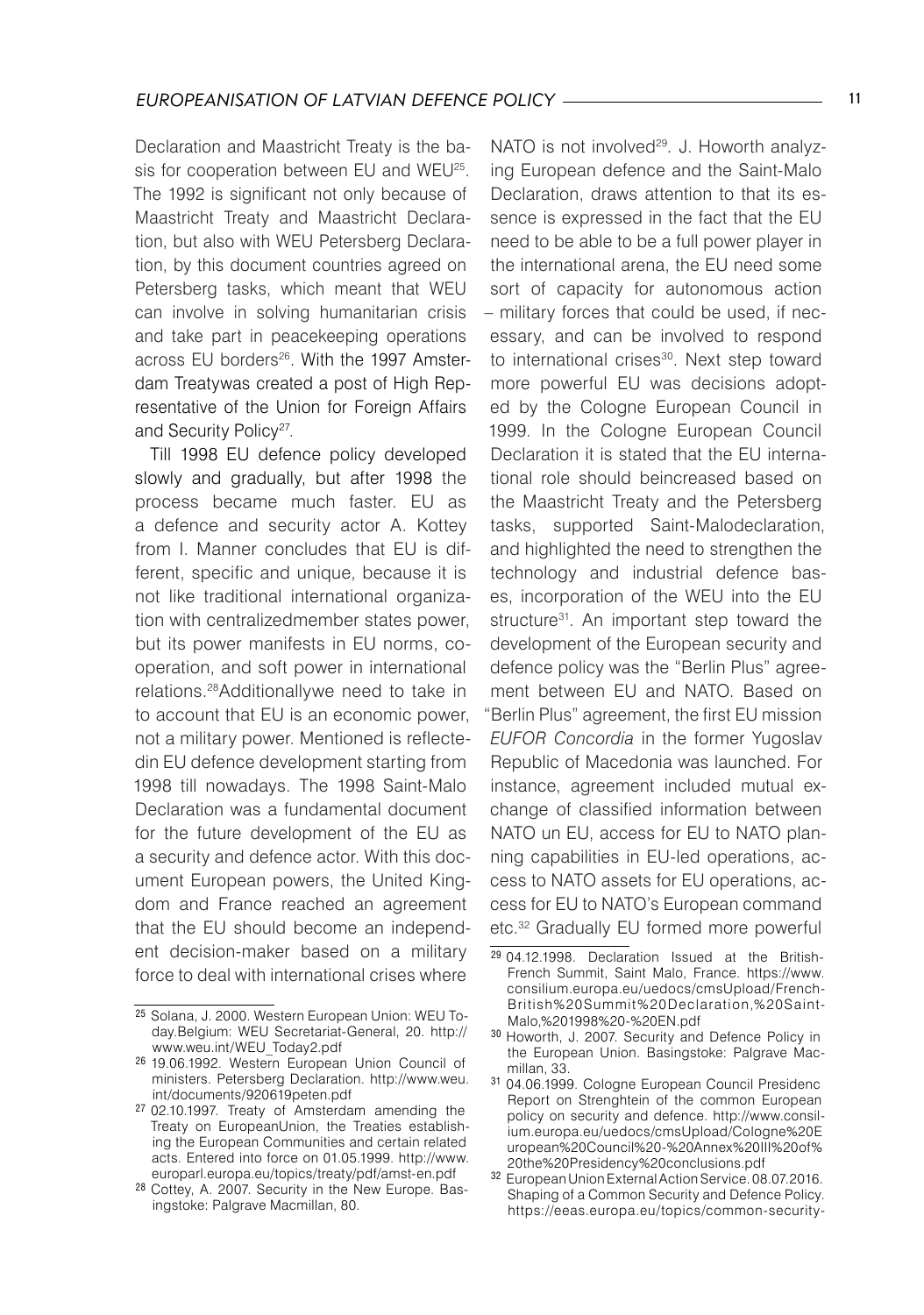and in 2003 EU Council adopted European Security Strategy – A Secure Europe in a

Better World with accent that EU should be global player and responsible for peace and security in world<sup>33</sup>. EU responsibility to make world more secure can be seen in EU led military operations, because according to J.C. Juncker report "State of Union 2016" till the end of 2016 EU involve at 30 civilian and military missions from Africa till Afghanistan34*.* J.C. Piris in his research about European security points out that security and defence policy include not only military power, but also other actors and they cooperation (layers, diplomats, police officers etc.), because terrorism, crisis situations cannot be solved only by military power, and EU have all necessary assets, therefore the main aim for EU is crisis and after crisis management in third countries<sup>35</sup>. Important military tool for EU are EU Battle groups – highlevel military units of 1,500 military personnel, they must be persistent and capable of carrying out tasks without additional supplies for 30 days<sup>36</sup>. The concept of EU Battle groups was approved by the EU Military Committee in April 2004 and the mainBattle group requirements are included in European Council Headline Goal 2010<sup>37</sup>.

Wide changes with base for EU future cooperation on defence were included in 2007 Lisbon Treaty (entered into force in 2009). With the Lisbon Treaty was included a new regulation in Maastricht Treaty about security and defence policy in EU and amended Treaty on the Functioning of

the European Union. Basically European security and defence policy was replaced with CSDP as an integral part of CFSP. The importance of the Lisbon Treaty lies in the fact that norms about defence clause, solidarity clause, Petersberg tasks and Permanent structured cooperation (PESCO) are included in the Treaty.

The EU mutual defence clause is included in treaties Article 42.7 and it derives from the Article 5 of the Brussels TT reaty that created the WEU, which was incorporated in the EU in 2011, but solidarity clause is included it treaties Article 222. Article 42.7 states that*:* "If a Member State is the victim of armed aggression on its territory, the other Member States shall have towards it an obligation of aid and assistance by all the means in their power, in accordance with article 51 of the United Nations charter", but Article 222 states that: "EU and its member states shall act jointly in a spirit of solidarity if a member state is the object of a terrorist attack or the victim of a natural or man-made disaster. The Union shall mobilise all the instruments at its disposal, including the military resources made available by the Member States, toprevent the terrorist threat in the territory of the member states, protect democratic institutions and the civilian population from any terrorist attack, assist a member state in its territory, at the request of its political authorities, in the event of a terrorist attack"38 . With Lisbon Treaty the Petersberg tasks werechanged and according to treaties Article 28 B tasks

and-defence-policy-csdp/5388/shaping-of-a-common-security-and-defence-policy-\_en

<sup>&</sup>lt;sup>33</sup> 12.12.2003. Eiropas Drođîbas stratçěija: Drođa Eiropa labâkâ pasaulç. https://www.consilium.europa.eu/uedocs/cmsUpload/031208ESSIILV.pdf

<sup>34</sup> Junker, J.C. 2016. State of The Union 2016. Luxembourg: Publications Office of the European Union, 19. http://europa.eu/rapid/attachment/SPEECH-16- 3043/en/SOTEU%20brochure%20EN.pdf

<sup>35</sup> Piris, J.C. 2010. The Lisbon Treaty: A Legal and Political Analysis. Cambridge: Cambridge Univercity Press, 268.

<sup>36</sup> European Union External Action Service. 08.07.2016. Shaping of a Common Security and Defence Policy. https://eeas.europa.eu/topics/common-securityand-defence-policy-csdp/5388/shaping-of-a-common-security-and-defence-policy-\_en

<sup>37</sup> 18.06.2004. European Council Headline Goal 2010. http://www.consilium.europa.eu/uedocs/ cmsupload/2010%20headline%20goal.pdf

 $38$  13.12.2007. The Treaty of Lisbon amending the Treaty on European Union and the Treaty Establishing the European Community. Entered into force on 01.12.2009. http://publications.europa. eu/resource/cellar/688a7a98-3110-4ffe-a6b3- 8972d8445325.0007.01/DOC\_19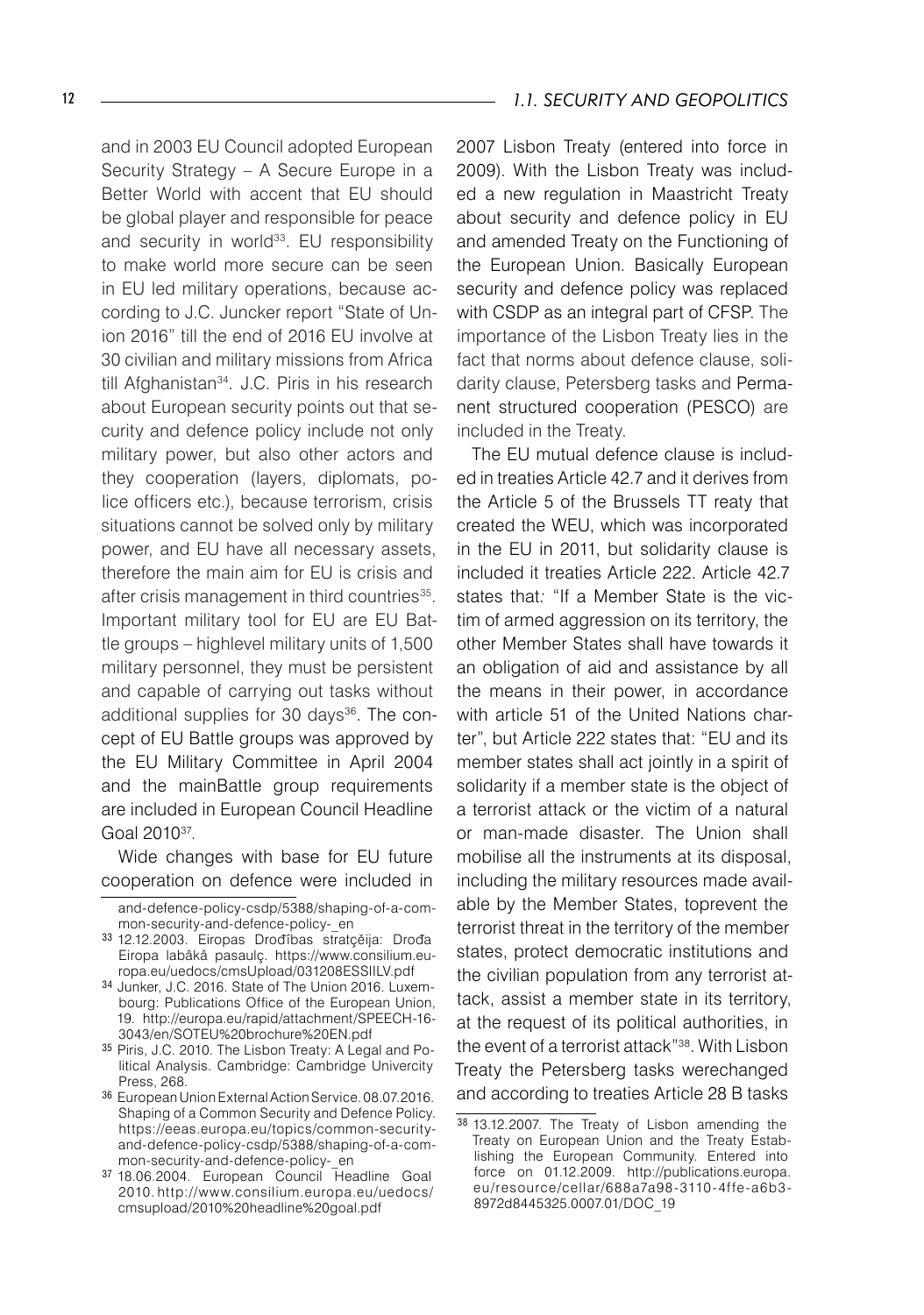include: "...joint disarmament operations, humanitarian and rescue tasks, military advice and assistance tasks, conflict prevention and peace-keeping tasks, tasks of combat forces in crisis management, including peace-making and post-conflict stabilization. All these tasks may contribute to the fight against terrorism, including support to third countries in combating terrorism in their territories"39 . Without above mentioned, Lisbon Treaty determines established rule and practice of unanimity principle which states that "Decisions relating to the common security and defence policy, including those initiating a mission as referred to in this Article, shall be adopted by the Council acting unanimously... such a unanimous decision will be taken "on a proposal from the High Representative of the Union for Foreign Affairs and Security Policy or an initiative from a Member State"40 . Additionally, in Lisbon Treaty, articles 42.6 and 46 as well as Protocol 10 outlined PESCO, that means that "Those Member States whose military capabilities fulfil higher criteria and which have made more binding commitments to one another in this area with a view to the most demanding missions shall establish PESCO within the Union framework"<sup>41</sup>. It is interesting that according to J.C. Piris PESCO implies "Schengen defence" or "defence of euro zone", because countries with higher military capabilities and willingness to cooperate with other countries can form a permanent co-operation framework within the EU42. All above mentioned shows that CSDP developed with significant speed, of course the best realization in practice tookplace in EU missions, but after 2014 Russia invasion in Crimea EU restarted CSDP with other speed and aim.

After 2014 aggression in Ukraine and Brexit, the discussion was related to questions about European army, EU military headquarters, European Defence Fund, EU Global strategy and PESCO. All ideas caused debates and discussions, but ondocumental level European Defence Action plan, European Parliament resolution on European defence union and European global strategy should be highlighted. EU is the world second largest military spender behind the United States and its most important challenge according to European Defence Action plan in defence is inefficiency in spending due to duplication, lack of interoperability and technological gap as well as shrinking defence budget in recent years<sup>43</sup>. European Defence Action plan focuses on capability needs and supports the European defence industry and it has three mainpillars: launching a European Defence Fund, Fostering investments in defence supply chains, reinforcing the single market for defence<sup>44</sup>. Moreover, in European Defence Action plan broadly explained each of pillar, but the main idea is that after Russia's aggression in Ukraine and Brexit EU restarted defence issues and CSDP as well as among politicians begin to reborn ideas of European defence union (for example: Germany called for a European Security and Defence Union in White Paper of 2016 on 'German Security Policy and the Future of the Bundeswehr). In the European Parliament resolution on European defence union European Parliament not only supports creation of European Security and Defence Union, but also encourages Member States to cooperate

<sup>39</sup> Ibid. <sup>40</sup> Ibid.

<sup>41</sup> Ibid.

<sup>42</sup> Ibid.

<sup>43 30.11.2016.</sup> The European Commission proposes a European Defence Fund and other actions to support Member States' more efficient spending in joint defence capabilities, strengthen European citizens' security and foster a competitive and innovative industrial base. European Defence Action Plan.http://eur-lex.europa.eu/legal-content/EN/ TXT/?uri=COM:2016:950:FIN

<sup>44</sup> Ibid.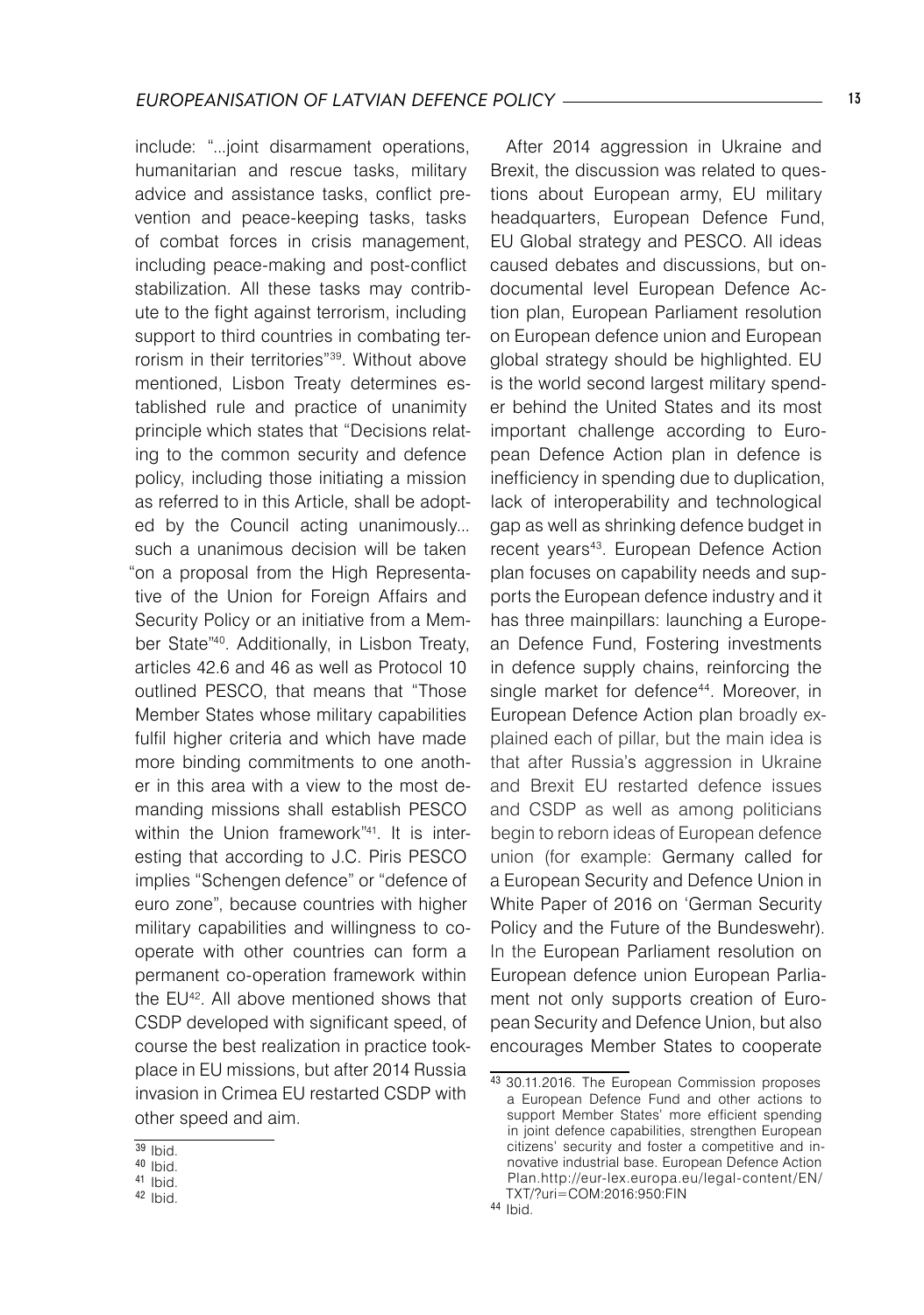together toward European Security and Defence Union, as well as launched initiative to reform the EU battlegroups concept to establish permanent units which would be independent of any lead nation and subject to systematic joint training, and to establish a permanent headquarters for command and control for CSDP military operations45. After 2003 European Security Strategy – A Secure Europe in a Better World in 2016 a new strategywas adopted: Shared Vision, Common Action: A Stronger Europe a Global Strategy for the European Union's Foreign and Security Policy. Regarding security and defence the main idea in strategy is pre-condition that Europeans should take greater responsibility for security, EUshould be better equipped, it must be ready to deter, respond to, and protect against external threats<sup>46</sup>. Additionally, regarding PESCO, it is necessary to point, that in November 2017 EU 23 Member States signed a joint notification and handedit over to EU High Representative Federica Mogherini47 .

The content of all mentioned above documents includes specific information and everyone from them can be analyzed separately, but main idea lies in the fact that in recent years EU restarted CSDP in tremendous speed. Moreover, in last years it can be seen that significant changes happen in politician minds of EU leading nations, furthermore it is obvious that now CSDP is not only on paper and realizes in EU missions, but it starts workingin cooperationwith NATO more widely. Finally, concerning CSDP historical development we need to take in to account the researcher C. Archerwho mentioned that EU is not a traditional military union like NATO, but in its essence are included elements from G. Snyder definition on alliances as an formal union to us military power in specific conditions against countries outside alliance48 . Everything above mentioned raises a question about Europeanisation impact on Latvian defence policy.

### Europeanisation impact on Latvian defence policy

Latvian defence policy is based on participation in NATO, but at the same time a complementary role is given to CSDP. From historical aspect Latvia started its way toward westernization after regaining independence. Latvian position on European security and defence policy before Latvia joined EU is included in 2000 Latvia's Integration strategy in EU. From the document it can be concluded that Latvia and EU have common interests on CFSP and for Latvia participation in EU defence policy will increase defence capability49 . From Sweden Defece ministry report about the Baltic States follows that in 2004 none of the Baltic States have objections to join EU defence policy, because it coincides with the aim to participate in EU50. Additionally, the impact of EU defence policy and its importance for Latviais in-

<sup>45</sup> 22.11.2016. European Parliament Resolution of 22 November 2016 on the European Defence Union (2016/2052(IN)). http://www.europarl.europa. eu/sides/getDoc.do?pubRef=-//EP//NONSGML +TA+P8-TA-2016-0435+0+DOC+PDF+V0//EN

<sup>46</sup> 28.06.2016. Kopīgs redzējums, kopīga rīcība: stiprāka Eiropa. Globāla Eiropas Savienības ārpolitikas un drošības politikas stratēģija. http:// www.eeas.europa.eu/top\_stories/pdf/eugs\_lv\_.pdf

<sup>47</sup> 22.11.2017. European Commission – Statement Defence: European Commission welcomes steps towards Permanent Structured Cooperation http:// europa.eu/rapid/press-release\_STATEMENT-17- 4608\_en.htm

<sup>48</sup> Archer, C. 2010. Small States and the European Security and defence Policy. In: Small States in Europe: Challenges and Opportunities. R. Steinmetz and A. Wivel, eds. Farnham: Ashgate Publishing Limited, 53.

<sup>49</sup> 09.02.2000. Latvijas stratēģija integrācijai Eiropas Savienībā: Latvijas politikas plānošanas dokuments. Latvijas Vēstnesis. 40/41 (1951/1952). https://www.vestnesis.lv/ta/id/917

<sup>50</sup> Swedish Ministry of Defence. 2012. The Security and Defensibility of the Baltic States: A Comprehensive Analysis of a Security Complex in the Making. B. Ljung, T. Malmlöf and K. Neretnieks, eds. Kista: Swedish Defence Research Agency, 40. http://www.aff.a.se/balticum.pdf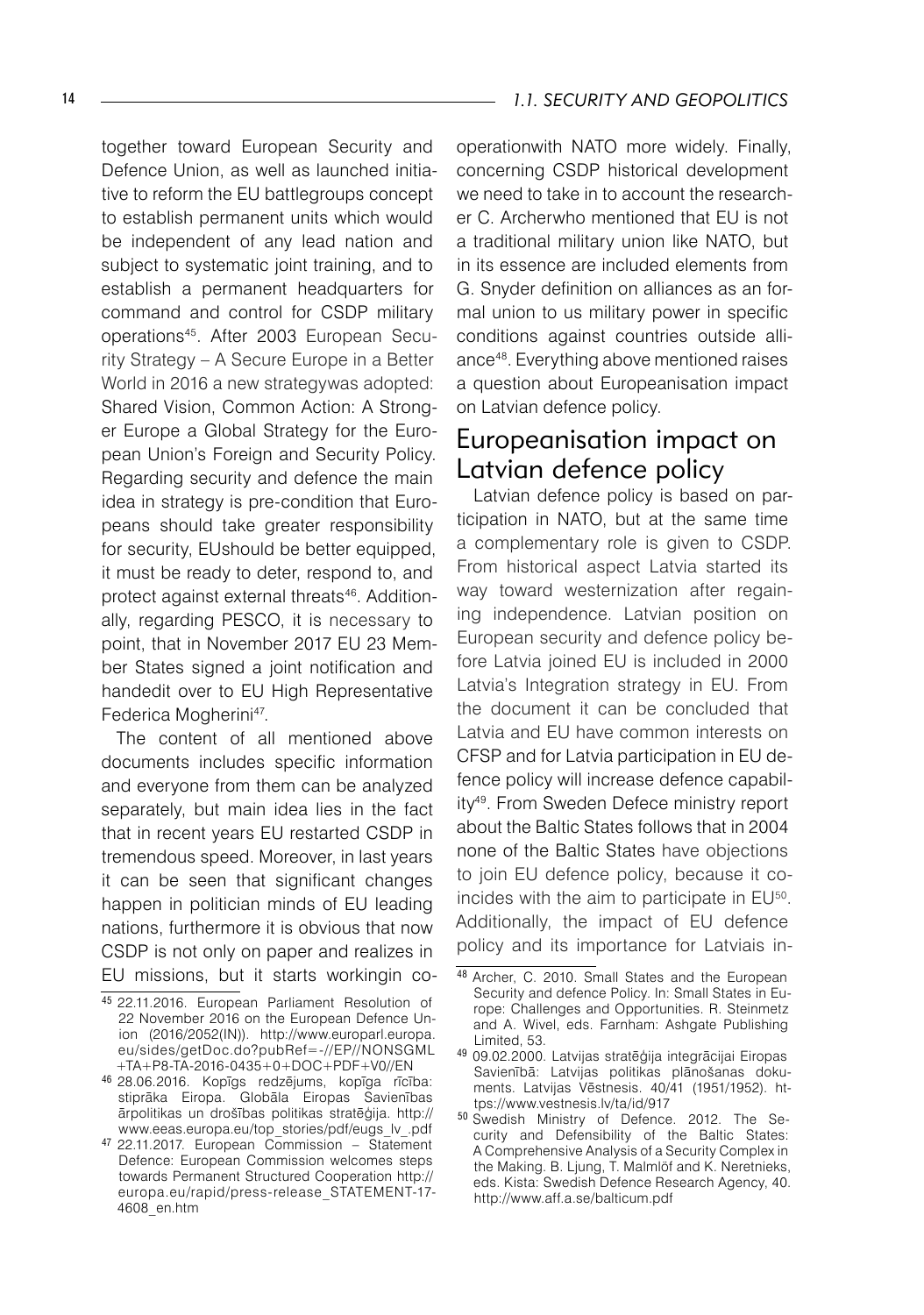cluded in the report on 2000 Strategy for Latvia's Integration into the EU realization. The report states that Latvia supports the Cologne European Council decisions and the EU involvement in crisis management outside EU borders, additionally according to the report for Latvia participation in the EU defence policy is additional process for integration in NATO<sup>51</sup>. After joining NATO and EU, main aspects of CSDP are included in Latvian defence policy strategic documents (National Security Concept, The State defence Concept), therefore it is necessary to highlight from documents the most important aspects about Latvian position and involvement in CSDP.

According to National Security Concept 2002, Latvia has taken responsibility not only for EU security issues, but also for the development of the EU defence policy and its involvement in international crisis management, furthermore for Latvia is important to be involved in EU missions<sup>52</sup>. Latvian National Security Concept 2002 was adopted before Latvia joined EU and NATO, therefore the mainidea of this document is concentrated in theconcept that Latvia's major strategic aim is to join both organizations. In 2005 the first National Security Concept since Latvia joined NATO and EUwas approved. Regarding the EU defence policy the document states that Latvia supports not only EU formation as a military actor, but also supports EU participation in missions<sup>53</sup>. In National Security Concept 2008 indicated that Latvia participates in EU missions and supports EU defence policy to develop common strength and ability, to conduct international threats and crisis<sup>54</sup>. The National Security Concept 2011 focuses on the role of NATO and EU in minimizing the risk of external threats for Latvia and supports the complementary principle of both organizations to the resolution of conflicts, threats and crises in the international environment, as well asit expresses the need to increase the EU military capabilities to influence the EU role in security and defence<sup>55</sup>. The National Security Concept 2015 focuses on the EU complementary role to strengthen NATO collective defense in field of the border security, energy security and information space and cyber security, as well as an important role is given to EU fast reaction forces and participation in missions<sup>56</sup>.

The State defence Concept 2003was adopted before Latvia joined NATO and EU. From concept can be concluded that EU has a complementary role as a NATO strategic partner with need to avoid duplication of functions between two organizations<sup>57</sup>. According to The State defence Concept 2008 in order to maintain Latvian independence it is important to participatein NATO and EU, moreover the document points out that Latvian National Armed Forces (NAF) need to move towards the compatibility with both NATO military units and the EU Battle Groups<sup>58</sup>. The National Defense

<sup>51 09.05.2001. 2.</sup> Ziňojums par Latvijas Republikas stratçěijas integrâcijai Eiropas Savienîbâ izpildi: Latvijas politikas plânođanas dokuments. Latvijas Vçstnesis. 76(2463).https://www.vestnesis.lv/ta/ id/20494

<sup>52 24.01.2002.</sup> Nacionâlâs drođîbas koncepcija: Latvijas politikas plânođanas dokuments. Latvijas Vçstnesis. 17 (2592). https://likumi.lv/ta/id/227208-parnacionalas-drosibas-koncepciju

<sup>53</sup> 02.02.2005. Nacionālās drošības koncepcija: Latvijas politikas plānošanas dokuments. Latvijas Vēstnesis.23(3181).https://likumi.lv/doc.php?id=21 7772

 $\frac{54}{102.10.2008}$ . Nacionâlâs drođîbas koncepcija: Latvijas politikas plânođanas dokuments. Latvijas Vçstnesis. 165 (3949). http://www.mod.gov. lv/~/media/AM/Par\_aizsardzibas\_nozari/Plani,%20 koncepcijas/Nac\_dros\_2008.ashx

<sup>55</sup> 10.03.2011. Nacionâlâs drođ îbas koncepcija: Latvijas politikas plânođanas dokuments. Latvijas Vçstnesis. 45 (4443). https://likumi.lv/doc.php?id=22 7460

<sup>56 26.11.2015.</sup> Nacionâlâs Drođîbas Koncepcija: Latvijas politikas plânođanas dokuments. Latvijas Vçstnesis. 233 (5551). https://likumi.lv/ta/id/278107-parnacionalas-drosibas-koncepcijas-apstiprinasanu

<sup>57 13.11.2003.</sup> Valsts aizsardzîbas koncepcija: Latvijas politikas plânođanas dokuments. Latvijas Vçstnesis. 167 (2932). http://likumi.lv/doc.php?id=228302

<sup>58</sup> 19.06.2008. Valsts aizsardzîbas koncepcija: Latvi-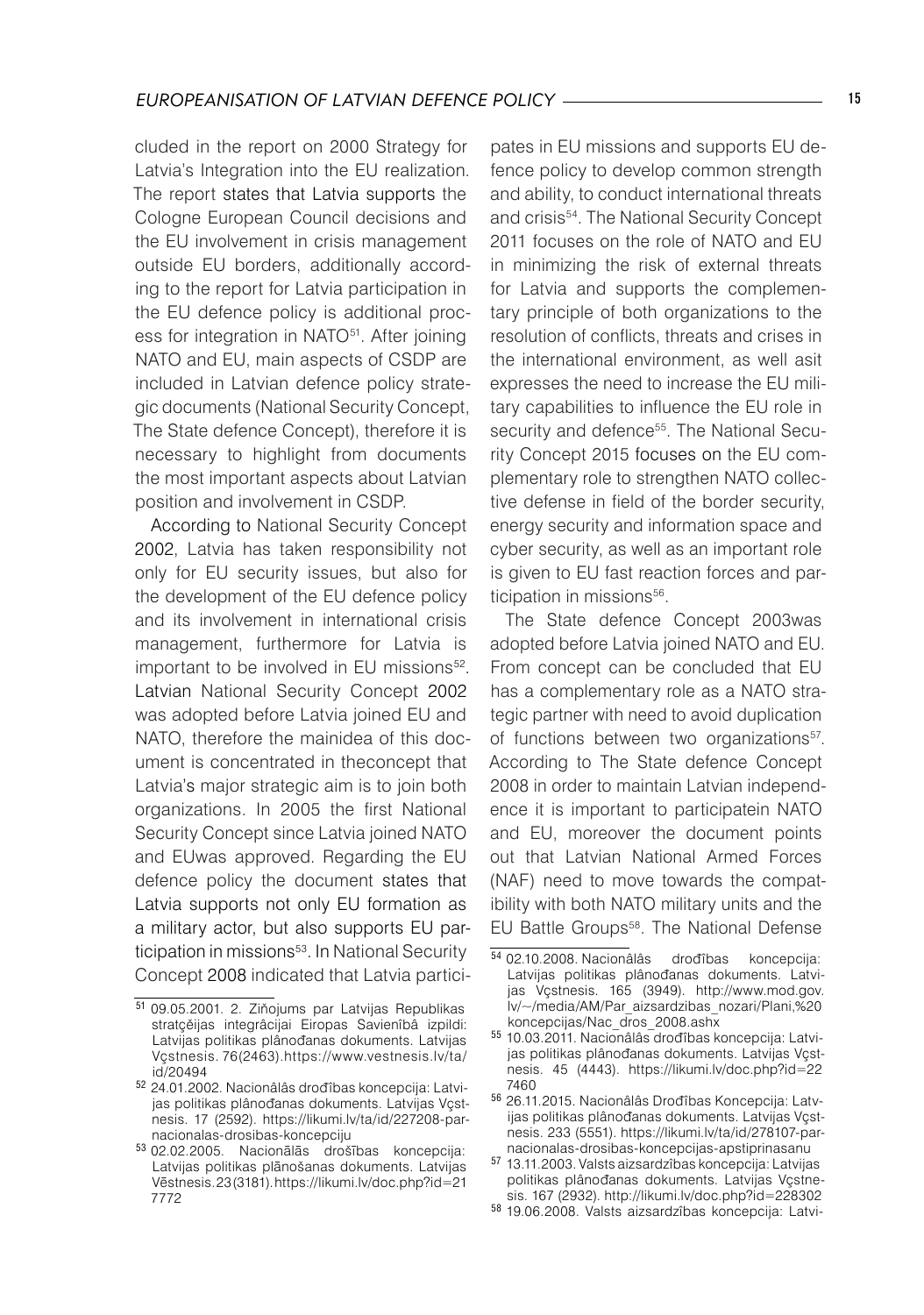Concept 2012 includes the most comprehensive regulation regarding CSDP, which has been incorporated in Latvian security and defense policy planning documents. The document states that for Latvia's defence EU is an additional instrument and EU promotes and ensures cooperation between European countries in the field of development of military capability, effective engagement in global crisis management, as well as reduction the military capabilitygap with NATO59 . Moreover, it is important, that the concept includes EU mutual defence clause (Lisbon Treaty article 42.7) with indication that clause means political solidarity, but it is without mechanisms of implementation60 . Wider focus on CSDP in National Defence Conception 2012 can be described as a result of discussions on Lisbon Treaty and defence issues included in Treaty. Additionally, in National Defence Concept2016, which is approved after Russian aggression in Ukraine, accent is on the EU Battle groups and fact that EU power lies in its nonmilitary instruments.<sup>61</sup> In compliance with theNational Security Concept and National Defence Concept for Latvia's involvement in CSDP can be seen in EU Battle groups and EU military missions.

Before Latvia joined EU and NATO Latvia participated with 4 soldiers in EU military missions *EUFOR Concordia* in 2003, it was NATO mission *Allied Harmony* continuation62. After Latvia joined EU and NATO,

Latvia participated in the EU military missions *EUFOR Althea*, *EU NAVFOR Atalanta*, *EUTM Mali*, *EUFOR RCA*, *EU NAVFOR Med-Sophia*. Latvia's membership in the EU military mission *EUFOR Althea* in Bosnia and Hercegovina with 23 soldiers was from the end of 2004 till 2009<sup>63</sup>. In the EU militarv mission *EUFOR Althea* participated not only EU countries, but also Machedonia, Chile, Turkey with the main goal to support Bosnia and Hercegovina in military progress and education, as well as to stabilize situation, fight with terrorism, clear the territory from mines etc.64. Forces of *EU NAVFOR Atalanta* deter, prevent and repress acts of piracy and armed robbery of the Somali coast, as well as protects vessels of the World Food Programme delivering aid to displaced persons in Somalia<sup>65</sup>. Latvia participated in this EU military mission with 24 soldiers, they served in the operational headquarter in the United Kingdom and on the headquarters vesselnear the coast of Somalia66. According to M.E. Smith *EU NAVFOR Atalanta* was first EU sea mission with aim to protect not only third parties' interests, but also EU interests<sup>67</sup>. The EU military mission *EUTAM Mali* is multinational military training mission, it is realized from 2013. In *EUTAM Mali* soldiers are not involved in combat operations. From Latvia in this mission have been 42 soldiers<sup>68</sup>. The EU mission in Central African Republic was initiated in 2014 and lasted six months with

jas politikas plânođanas dokuments. Latvijas Vçstnesis. 103 (3887). https://likumi.lv/ta/id/177839-parvalsts-aizardzibas-koncepciju<br>59 10.05.2012. Valsts Aizsarc

Valsts Aizsardzības Koncepcija: Latvijas politikas plānošanas dokuments. Latvijas Vēstnesis.81(4684).https://likumi.lv/doc.php?id=24 8069

<sup>60</sup> Ibid.

<sup>61 16.06.2016.</sup> Valsts aizsardzības koncepcija: Latvijas politikas plānošanas dokuments. Latvijas Vēstnesis. 117 (5689). https://likumi.lv/ta/id/282964-par-valstsaizsardzibas-koncepcijas-apstiprinasanu

<sup>62</sup> Nacionālie Bruņotie spēki. 2016. Starptautiskajām Operācijām 20. Rīga: Latvijas Ģeotelpiskās informācijas aģentūras tipogrāfija "Latvijas karte", 20.

 $63$  Ibid. 28.

<sup>64</sup> Ibid. 28.

<sup>65</sup> 26.11.2017. EU External Action Service. http:// eunavfor.eu/

<sup>66</sup> Nacionālie Bruņotie spēki. 2016. Starptautiskajām Operācijām 20. Rīga: Latvijas Ģeotelpiskās informācijas aģentūras tipogrāfija "Latvijas karte", 42.

<sup>&</sup>lt;sup>67</sup> Smith, M.E. 2012. EU Grand Strategy and the Ethics of Military Force: The Case of EUNAVFOR-Atalanta. UACES 42nd Annual Conference Passau, 3-5 September 2012, 1.http://uaces.org/documents/papers/1201/smithme2.pdf.

<sup>68</sup> Nacionālie Bruņotie spēki. 2016. Starptautiskajām Operācijām 20. Rīga: Latvijas Ģeotelpiskās informācijas aģentūras tipogrāfija "Latvijas karte", 46.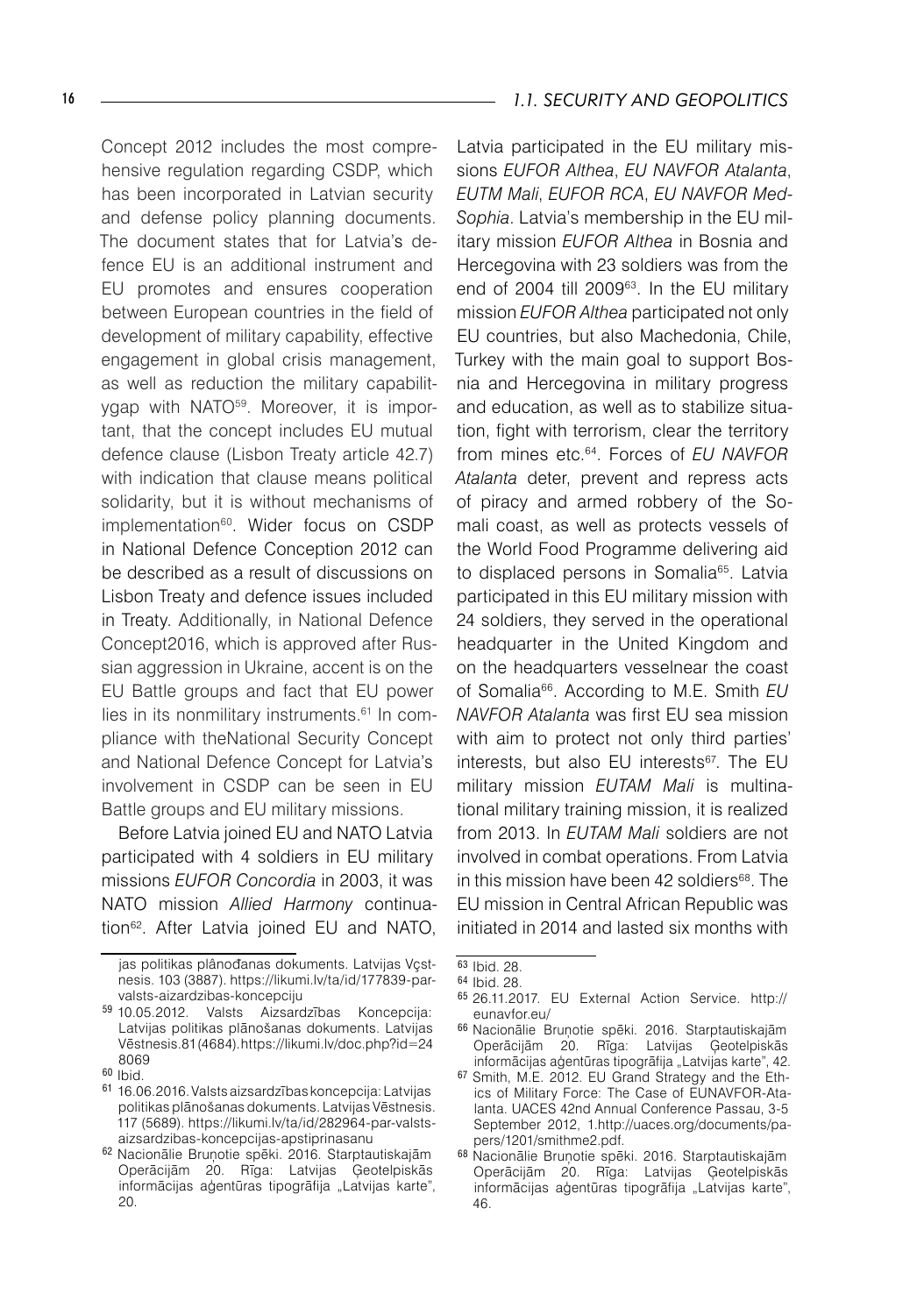its main goal to reduce crisis, to provide security and humanitarian help for local people – in that mission Latvia was represented by 39 soldiers by guarding Bangui airport, patrols and transporting humanitarian cargo<sup>69</sup>. The EU military mission *EU NAVFOR Med Sophia* is going on from 2015 with the aim to combat illegal migration and smuggling, Latvia in this mission was represented in Headquarters (Rome) by 3 soldiers<sup>70</sup>. Additionally, changes in law onLatvian participation in EU and NATO missions weremade before Latvia joined EU and NATO, therefore participation in EU missions for Latvia is self-evident, natural and without significant change in national defence policy<sup>71</sup>.

From one hand it can be concluded that in EU military missions Latvia participates with small amount of soldiers, but from the other hand we need to take into account that Latvia is a small country and participates in EU military missions with its possible capacity, moreover, according to the head of Latvian National Armed Forces Joint Headquarterdepartment J-3/5/7 G. Kauliňđ Latvia sends to international operations (including EU initiated) soldiers – experts, who give their experience to other soldiers during military trainings<sup>72</sup>. According to the Deputy of Latvian Parliament *K.Kresliňđ* opinion it is necessary to involve more indiscuses about involvement in international missions and EU Battle groups without duplication of NATOfunction, but limit for that lies in financial issues<sup>73</sup>. Till this

moment, EU Battle groups have not been examined in real operation, support for EU Battle group wider involvement is given by Latvian Parliament deputy L. Cigâne<sup>74</sup>. Wider EU Battle group involvement allows to identify issues and directions to work on, because now basically EU Battle groups are used for common training.

As mentioned above, Latvia in CSDP is involved not only in EU military missions, but also in EU Battle groups. Support from Latvia in EU Battle groups was given in November 2004, what happened shortly after approval of EU Battle group Concept75 . Latvia more actively involved in EU Battle groups and in 2005 was signed the Letter of intent on cooperation in the field of EU Battle Groups with Germany, Poland, Lithuania and Slovakia,<sup>76</sup> but in 2006 mentioned countries signed a mutual cooperation memorandum about regulation in field of EU Battle groups (EU BG 2010)<sup>77</sup>. On the issue of EU Battle groups mainchanges in legal acts weremade in 200878 and 201079 when norm were in corporated that Latvian

<sup>69</sup> Ibid, 54.

<sup>70</sup> Ibid, 62.

<sup>71 31.01.2002.</sup> Grozījumi likumā "Latvijas Nacionālo bruņoto spēku piedalīšanās starptautiskajās operācijās": Latvijas likums. Latvijas Vēstnesis. 22 (2597). https://likumi.lv/ta/id/58593-grozijumilikuma-latvijas-nacionalo-brunoto-speku-piedalisanas-starptautiskajas-operacijas-

<sup>72</sup> Interview with Latvian National Armed forces headquartec J-3/5/7 department head G. Kaulins 20.03.2017.

<sup>73</sup> Interview with Latvian Parliament deputy K. Kreslins 03.03.2017.

<sup>74</sup> Interview with Latvian Parliament deputy L.Čigane 27.03.2017.

<sup>75</sup> Latvijas Nacionālie bruņotie spēki. Eiropas Savienības Kaujas Grupa (EUBG). http://www. mil.lv/Operacijas/Daliba\_NATO\_un\_ES\_spekos/ Daliba\_ES\_spekos/Eiropas\_Savienibas\_kaujas\_ grupa\_EUBG.aspx

<sup>76</sup> Aizsardzības ministrija. ES militāro spēju attīstība. http://www.mod.gov.lv/Eiropas\_Savieniba/EirSav\_ militaro\_speju\_attistiba.aspx

<sup>77</sup> 06.11.2006. Par Vācijas Federatīvās Republikas Federālās Aizsardzības ministrijas, Latvijas Republikas Aizsardzības ministrijas, Lietuvas Republikas Nacionālās Aizsardzības ministrijas, Polijas Republikas Nacionālās Aizsardzības ministra un Slovākijas Republikas Aizsardzības ministrijas saprašanās memorandu par pamata noteikumiem Eiropas Savienības kaujas grupai (EU BG 2010): Ministru kabineta noteikumi Nr. 919. Latvijas Vēstnesis. 181 (3549). https://likumi.lv/doc.php?id=147669

<sup>&</sup>lt;sup>78</sup> 18.12.2008. Grozījumi likumā "Latvijas Nacionālo bruņoto spēku piedalīšanās starptautiskajās operācijās": Latvijas likums. Latvijas Vēstnesis. 2 (3988). https://likumi.lv/ta/id/186076-grozijumi-likuma-latvijas-nacionalo-brunoto-speku-piedalisanas-starptautiskajas-operacijas-

<sup>79</sup> 11.03.2010. Grozījumi Nacionālo Bruņoto spēku likumā: Latvijas likums. Latvijas Vēstnesis. 51/52 (4243/4244). https://likumi.lv/ta/id/207391-grozijumi-nacionalo-brunoto-speku-likuma